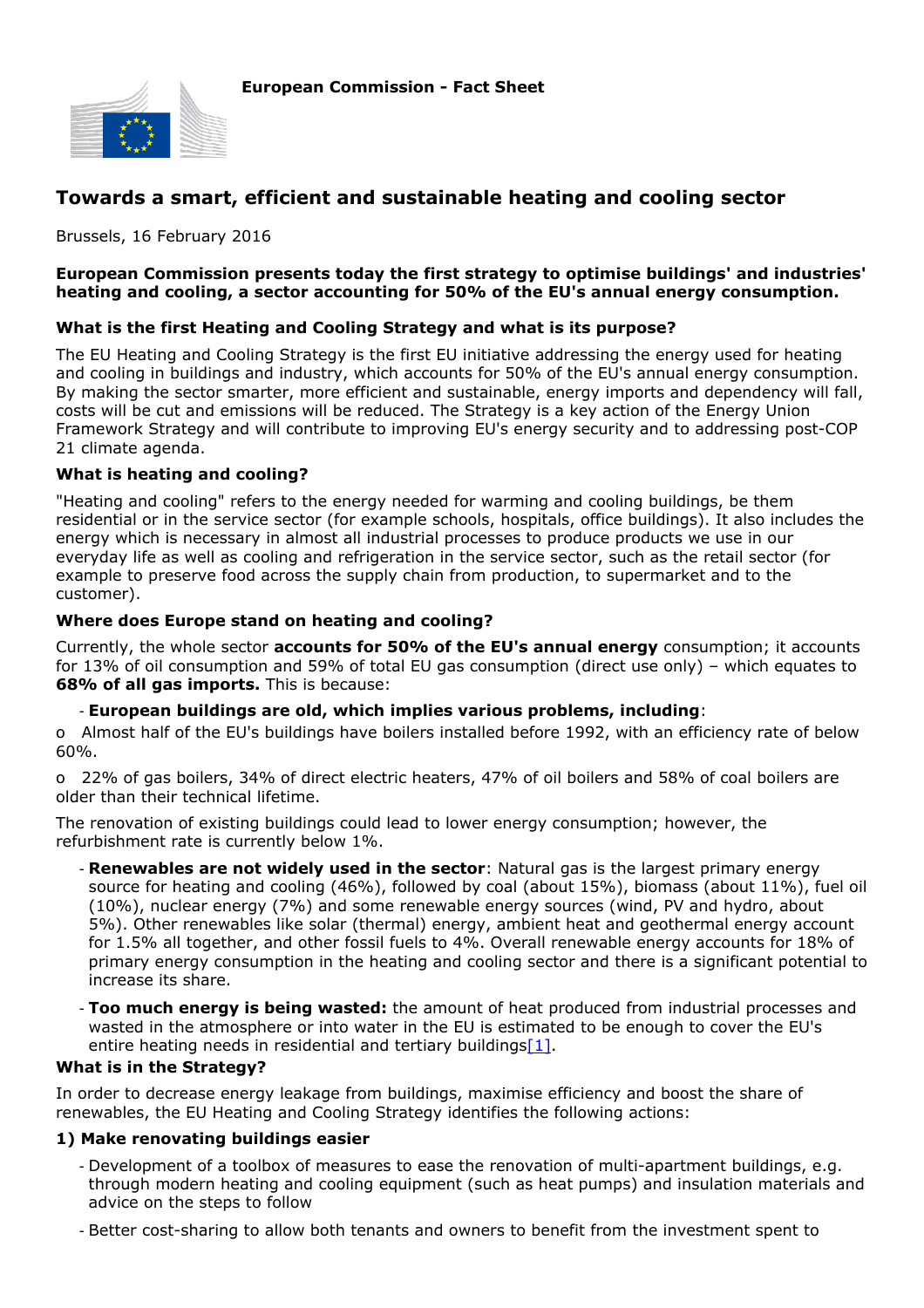renovate old buildings and apartments, or to change their old obsolete heating systems with new efficient ones using renewable energy sources or heating sourced from smart new generation district heating networks

- Promote **proven energy efficiency models** for public schools and hospitals to provide authorities with practices on for example how to use energy service companies, energy performance and public procurement contracts or self-consumption solutions in making these buildings more efficient, how to go about energy renovation and installing heating and cooling systems supplied by clean renewable energy sources. This will also reduce costs and boost spending power for teaching materials, computers, amenities in sport halls, libraries or in-house restaurants, for example.
- **Strengthened reliability of energy performance certificates**, which will be assessed in the upcoming review of the Energy Performance of Buildings Directive. This will allow providing clear information for consumers and investors in the use of renewable energy in buildings and create market signals for a more wide-spread use of renewable energy in the buildings.

## **2) Increasing the share of renewables**

Today, heating and cooling is still largely dependent on fossil fuels. Renewable energy accounts for just 18% of the heating and cooling supply. The Heating and Cooling Strategy draws attention to the fact that energy efficiency and the deployment of renewable energy complement each other.

- Increasing the share of renewable energy solutions in buildings will be considered in the upcoming reviews of the Renewable Energy Directive and the Energy Performance of Buildings Directive.
- Financial support for the deployment of renewable energy technologies is made available through the European Structural and Investment Funds, the EU Horizon 2020 Programme for research and development and the Integrated Strategic Energy Technology Plan.

### **3) Reuse of energy waste from industry**

Industrial and power generation installations produce large amounts of waste heat and waste cold which is currently dissipated unused in air and water. A number of solutions can be implemented:

- Direct feed via district heating systems: This is already practiced, e.g. in the Swedish city of Gothenburg where more than 90% of all apartment blocks are heated with waste heat from nearby industrial plants (refineries and chemical plants), waste incineration and cogeneration (*i.e.* the simultaneous production of electricity and heat, both of which are used) through a 1000 km district heating network.
- Cooling via cogeneration and absorption chillers that transform heat into cold that could be used in buildings through a district network. Absorption is a process which uses waste heat from waste incineration and refineries, for example, during the summer months to convert heating to cooling. This is already practiced in many district cooling systems such as the Vienna district cooling system which uses the heat produced by the CHP waste incineration plant during summer to supply cooling.
- Infrastructure development: National and local authorities have a key role to play in establishing their economic waste heat or cold potentials, creating the right regulations and helping to develop the infrastructures needed to use that potential.

### **4) Getting consumers and industries involved**

- **Consumers**: Owners, tenants, building operators and public authorities should be able to make informed decisions on building renovation, efficient and renewable heating/cooling supply options and on saving energy through advanced metering, billing, real-time control of heating and cooling and automation, capacity-building to understand what they can do, how to structure their projects and secure access to financing.
- **Industry**: In 2012, industry accounted for one fourth of the EU's total final energy consumption, of which the majority (73%) was used for heating and cooling.

Energy efficiency improvements for heating and cooling in energy-intensive industries can be achieved in three main ways: (1) in-industrial process improvements, (2) inter-plant heat integration (and other energy and resource integration) between processes on-site to recover excess heat within their own sites, often through industrial symbiosis in industrial parks, and (3) transferring unused low temperature heat outside of the industrial site to nearby heat consumers, such as municipalities, through heat networks.

### **What will the benefits be?**

The implementation of the strategy will bring benefits to all, and more specifically:

- **Citizens:** EU citizens would benefit from better living conditions, comfort and health, a better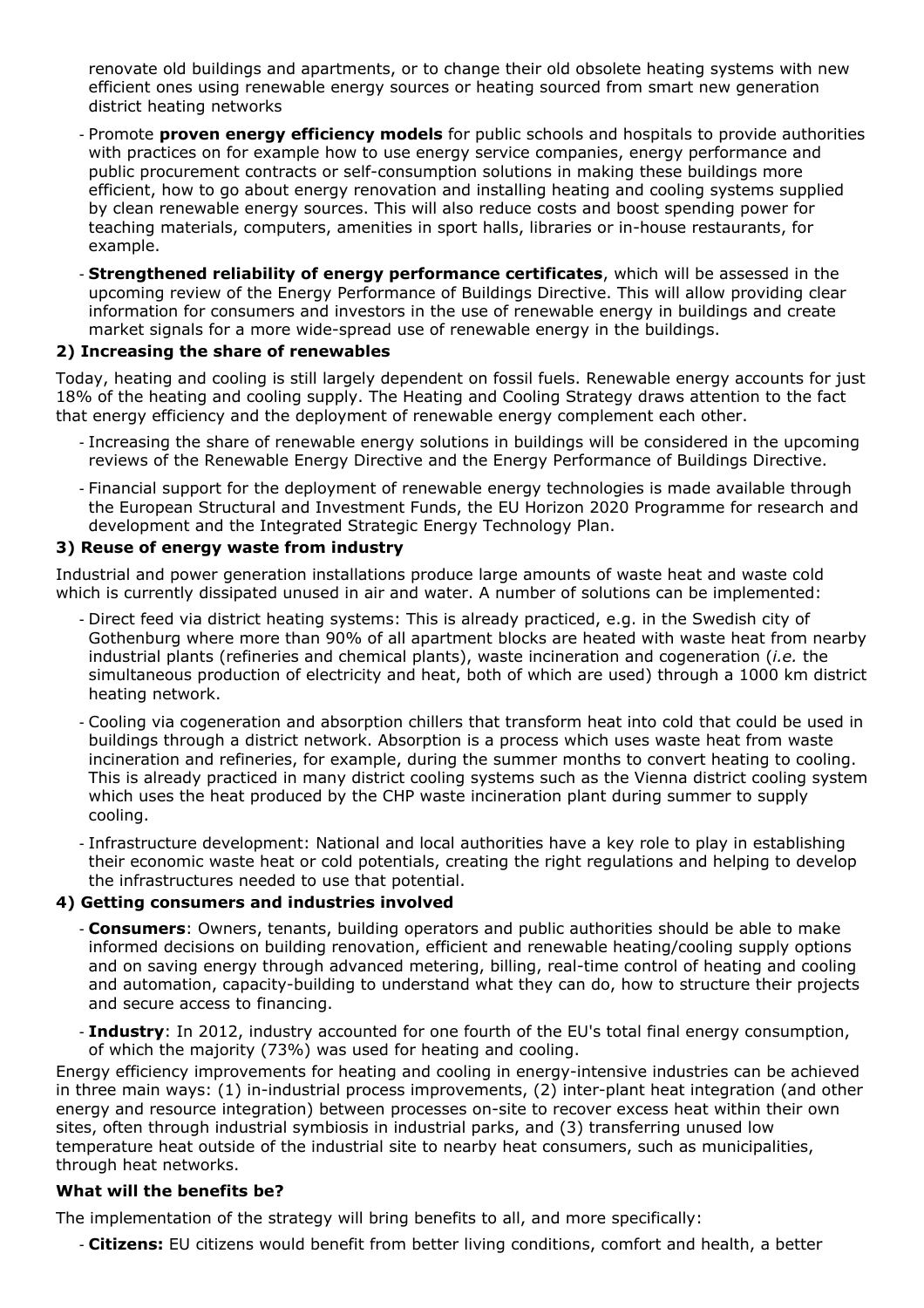environment which they know is sustainable for future generations, and reduced monthly and yearly expenditures for heating. For example, if your home is equipped with a conventional gas boiler using 20 MWh of energy per year, a new condensing gas boiler can save you €275 per year. Efficient heating appliances based on renewable energy, such as heat pumps combined with solar water heaters can **reduce household yearly expenditure on energy from €1500-2000 to €300-500**. On top, current passive consumers may become less dependent on energy prices fluctuations and even 'prosumers', i.e. small renewable energy producers that can sell their excess energy on a liberalised energy market.

- **Workers**: The manufacture and installation of energy efficient and renewable energy based equipment and materials are labour-intensive activities, which, on average, can **create twice as many jobs** than the manufacture and installation of conventional energy generation equipment. Energy efficient goods and services sold in 2010 created approximately 0.9 million direct jobs and **2.4 million indirect new jobs in Europe**.
- **Industry**: energy **costs could be reduced by 4-10**% with investments that pay for themselves in less than 5 years.

### Moreover, it will **reduce CO2 emissions and air pollution:**

Given the EU's climate goals, the demand for heating and cooling is expected to fall by 42% to 56% by 2050, with commensurate reduction in CO2 reduction. The sector is expected to play a crucial role in emissions reduction.

For example, the new EU Energy Label and Ecodesign Regulation for boilers, showing efficiency ratings for the first time, is estimated to save 600 TWh of energy and cut **CO2 emissions by 135 Million tonnes by 2030**.

Moreover, the new Ecodesign Regulation on air heating products, cooling products, high temperature process chillers and fan coil units completes the set of Ecodesign requirements on heating and cooling. These measures could save 5 Mtoe per year in 2030, corresponding to **9 Million tonnes of CO2.**

Reducing the energy consumption and increasing renewable share in the supply of heating and cooling will also contribute significantly to the reduction of air-pollution especially in urban areas.

### **What is the role of heating and cooling in reaching the EU's energy efficiency and renewable energy targets?**

The EU is on track to reach its 20% renewable energy target by 2020. However, the 20% energy efficiency target will be reached only if the current EU legislation on energy efficiency is fully implemented. Heating and cooling therefore has a key role in ensuring that the EU's energy efficiency and renewable energy targets are met.

## **Where does Europe stand compared to other parts of the world?**

Europe is a global leader in both energy efficiency and renewable energy:

- More than 90% of the efficient, renewable boilers sold to and used by Europeans have been developed and are produced by European companies.
- Europe has the highest share of cogeneration in electricity and heat production globally, ahead of the US and Japan.
- Moreover, Europe is also the cradle of emerging new technologies such as fuel cell cogeneration and geothermal heating and cooling. Its innovative district heating and cooling companies have no competitors capable of substituting their products and expertise, and are invited in China, South Korea, Russia and the Middle East to install and operate their unique systems.

### **What is the long-term vision?**

**Europe wants to decarbonise its building stock by 2050**: This means that Europe would save around €40 billion on gas imports and €4.7 billion on oil imports per year. The EU's **CO2 emissions would be reduced by 30%** and citizens' expenditures for heating and cooling their homes and buildings **would be lowered by 70%.** Air pollution from heating and cooling would be reduced by more than 90%, eliminating related health problems.

Industry can move in the same direction bytaking advantage of the economic case for efficiency and new technical solutions**.** It is estimated that **industry could reduce its energy consumption by 4- 5% in 2030 and 8-10% in 2050** just by implementing commercially viable and available solutions. The share of **renewable energies would reach 30%** and breakthrough technologies would help industries to decarbonise while making **production processes 30-50% less energy intensive.**

### **What are the next steps?**

The transition towards a low-carbon heating and cooling system requires action from all actors